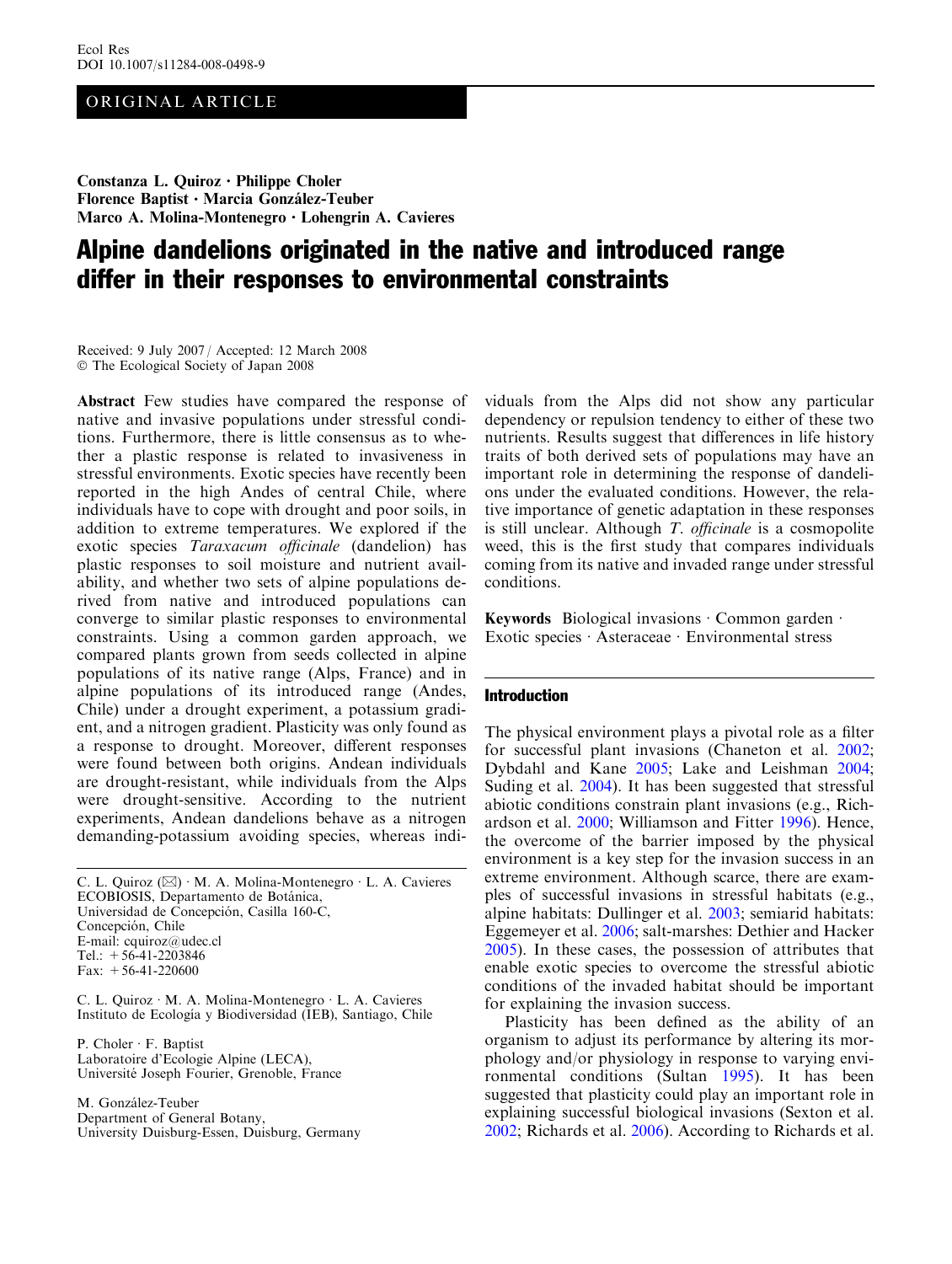<span id="page-1-0"></span>([2006\)](#page-7-0), pre-existing plasticity in ecologically important traits would promote invasiveness after arrival to a new habitat because it allows the exotic species to cope with the environmental heterogeneity of the invaded habitat. Alternatively, plasticity of these ecologically important traits may evolve rapidly in introduced habitats and thereby contribute to invasion success after a lag time (e.g., Williams et al. [1995](#page-8-0); Sakai et al. [2001](#page-8-0); Lee [2002\)](#page-7-0). Once naturalized, introduced populations will experience new local selection pressures. Then, recombination of genetic variation among introduced individuals can provide a range of heritable phenotypes to respond to local selection pressures and produce offspring with higher fitness (Ellstrand and Schierenbeck [2000](#page-7-0)). However, few studies have compared the behavior of exotic and native populations of invasive species under stressful conditions, and whether differences in plasticity could be responsible for the success of the species in the invaded range (Kaufman and Smouse [2001;](#page-7-0) DeWalt et al. [2004;](#page-7-0) see review of Bossdorf et al. [2005](#page-7-0)). The scarce available evidence for differences in plasticity between native and introduced individuals under stressful conditions is still contradictory.

Alpine habitats are well known for their severe environmental conditions (Chambers [1995](#page-7-0); Nilsson et al. [2002;](#page-7-0) Körner [2003](#page-7-0)). In temperate zones, alpine habitats have strong winds, short growing seasons, high solar radiation, low temperatures and low nutrient availability, especially nitrogen (Billings [1974](#page-7-0); Körner [2003](#page-7-0)). In addition, alpine species could undergo drought stress, which is an important mortality factor for seedlings (Ehleringer and Miller [1975](#page-7-0); Bliss [1985\)](#page-7-0). Despite these extreme conditions, some studies have begun to report exotic species establishing in alpine environments (Arévalo et al. [2005](#page-7-0); Becker et al. [2005;](#page-7-0) Cavieres et al. [2005](#page-7-0); Daehler [2005;](#page-7-0) Mc Dougall et al. [2005](#page-7-0); Parks et al. [2005](#page-7-0); Andersen and Baker [2006\)](#page-7-0). Invasive species of alpine habitats are expected to have high germination and high growth rates to cope with the short growing season, as well as the ability to tolerate drought and very low soil nutrient levels.

Alpine populations are derived from larger source populations occurring at lower altitudes. Therefore, attributes of alpine individuals (such as plasticity) depend on the attributes that are already present in individuals from lower altitudes. Considering that introduced species usually undergo major genetic bottlenecks following their introduction (Sakai et al. [2001\)](#page-8-0), it is expected that such genetic changes will be reflected in derived alpine individuals. Hence, it is expected that

alpine individuals from the introduced range show different responses in front of diverse abiotic conditions than alpine individuals from the native range.

Taraxacum officinale Weber (dandelion) is an invasive weed that was introduced to Chile from Europe ca. 150 years ago (Matthei [1995\)](#page-7-0). In its native range, T. officinale is present in alpine environments, although it is mostly restricted to disturbed sites (data not shown) that are expected to be more fertile than adjacent undisturbed alpine soils (Vitousek et al. [1979;](#page-8-0) Chambers et al. [1990\)](#page-7-0). However, in central Chile, this exotic species has been found growing abundantly in alpine zones, either in disturbed sites or in undisturbed natural communities (Cavieres et al. [2005](#page-7-0)).

Due to the influence of the Mediterranean-type climate, drought conditions in the Andes of central Chile are more accentuated than in the majority of the mountains in the Alps (Cavieres et al. [2006\)](#page-7-0). In addition, due to its intrusive volcanic origin, soils in the high-alpine zone of central Chile have very high amounts of phosphorous and potassium (Table 1). Therefore, it can be expected that Taraxacum officinale individuals invading the Andes should be able to cope with low amounts of nitrogen (as occur in most of the alpine environments), and high amounts of potassium and phosphorous, as well as drought.

The aim of this study was to explore if *Taraxacum* officinale has plastic responses to soil moisture and soil nutrient availability (Nitrogen and Potassium), and whether two sets of derived alpine populations from native and introduced populations show similar responses to environmental constraints. Using a common garden approach, we compared the performance of plants grown from seeds collected in an alpine environment from its native range, the Alps (France), and an alpine environment from its introduced range, the Andes (Chile).

## Methods

#### Target species

Taraxacum officinale (Asteraceae) (dandelion) is native to Europe, but is now found in most countries of the world (Holm et al. [1997](#page-7-0)), where it is considered as a noxious weed in several countries (Holm et al. [1997](#page-7-0)). It is a stemless, deeply rooted perennial herb having a thick taproot and leaves in rosettes at the soil level. Each plant has one or more 2–5 cm diameter capitula or flower heads terminally positioned on 5–45 cm long, hollow,

**Table 1** Matric potential  $(\Psi_m)$ , nitrogen (N), phosphorous (P) and potassium (K) found in Andean soils, matric potential obtained in the drought treatment and nutrient amounts used in gradients of N and K used in greenhouse experiments

|                                                                     | Andean                                                                     | Drought      | Nitrogen                   | Potassium                     |
|---------------------------------------------------------------------|----------------------------------------------------------------------------|--------------|----------------------------|-------------------------------|
|                                                                     | soils                                                                      | treatment    | gradient                   | gradient                      |
| $\Psi_{\rm m}$ (KPa)<br>$N-NO_3$ (mg/kg)<br>P(mg/kg)<br>$K$ (mg/kg) | $-31 + 1.98$<br>$12.90 \pm 1.63$<br>$13.63 \pm 1.29$<br>$321.37 \pm 32.59$ | $-30 + 1.01$ | $4 - 17 - 30$<br>14<br>320 | 13<br>14<br>$130 - 415 - 700$ |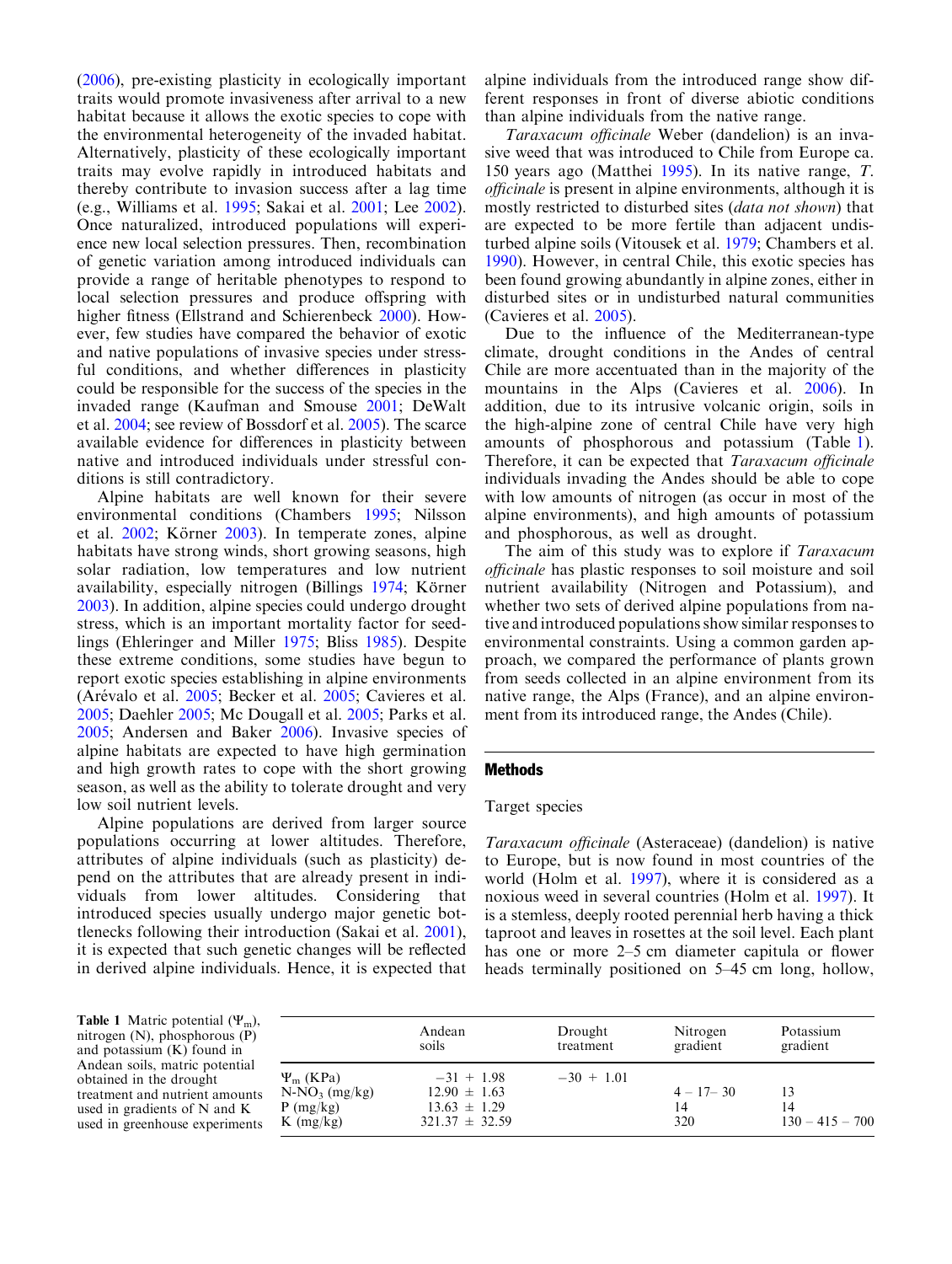cylindrical peduncles. Each capitulum has a composite of 50–250 small bright yellow ligulate or ray florets (Holm et al. [1997](#page-7-0)). Propagules are mainly dispersed by wind. T. *officinale* is generally apomictic, although sexually reproducing biotypes have been described. Asexual T. officinale plants are mostly triploids (Richards [1973\)](#page-7-0). Genetic variation existing among asexually reproducing dandelions is likely to have come exclusively from either mutations or multiple origins of the clones detected (Ellstrand and Roose [1987](#page-7-0)). However, some traces of sexual recombination have been found in some triploid asexual populations, contributing to the genetic variation of those populations (Van der Hulst et al. [2000](#page-8-0)).

Although this species is widespread in Europe, the first collection of this species in Chile corresponds to 1870, in the city of Santiago. From that date, multiple introductions have probably toke place (Matthei [1995\)](#page-7-0). Since our study area is about 50 km away from this city, it seems unlikely that this species has been present for more than 100 years in our sampling area or the Andes.

### Seed collection

Bulk seed collections of  $>50$  Taraxacum officinale individuals were made in the Queyras Mountains at >2,000 m elevation, in the South Western French Alps (native range), and in the Molina River valley at >2,500 m elevation in the central Chilean Andes (introduced range). We sampled more than two highaltitude populations in both localities. Seeds from the Alps were collected from individuals found in anthropically disturbed areas (Alps), whereas seeds from the Andes corresponded to individuals located in undisturbed habitats or anthropically disturbed areas.

Although we cannot demonstrate that individuals generated in disturbed and undisturbed sites are similar, Rogstad et al. ([2001](#page-8-0)) showed in clonal populations of T. officinale present in North America that seed dispersal is able to maintain the same ''clonal families'' at short distances and at distances as high as hundreds of km. Based on this evidence, we assume that similar clonal lineages are present in disturbed and undisturbed sites in the sampling area located in the Andes. Since Rogstad et al. ([2001](#page-8-0)) also showed that genetic diversity is similar both at small scales (few meters) and at large scales (hundreds of km), we are confident that possible differences in the area from which seeds were collected will not influence the genetic diversity that was included in all treatments.

Taraxacum officinale individuals found in the study area of the Andes have been found to be triploid (L. SanMartin, unpublished data). Hence, we can expect that they reproduce asexually. On the other hand, it has been described that T. officinale individuals occurring in the study area of the Alps can be sexual or asexual (Verduijn et al. [2004\)](#page-8-0). Unfortunately, there is no information about the ploidy levels of the high-altitude populations sampled for this study. Nevertheless, in areas where the ranges of sexual and asexual individuals overlap, the range of asexually

reproducing individuals usually extends to higher altitudes where abiotic conditions are more severe (Bierzychudek [1985](#page-7-0)). Thus, it seems likely that for both origins we are in presence of asexually originated individuals.

### Seedling preparation

Seeds were carried to the laboratory in Chile where random samples of seeds were germinated in Petri dishes at  $20^{\circ}$ C and a photoperiod of 12 h light. Emerged seedlings from the two origins of T. officinale were planted into one-liter plastic pots and randomly assigned to the different experiments explained below. These experiments were carried out in the greenhouse located in Universidad de Concepción, Concepción, Chile (36°S,  $73^{\circ}$ W), where the mean maximum and minimum temperatures during the experiments were 24 and  $12^{\circ}$ C, respectively.

#### Drought tolerance

To compare the response of Taraxacum officinale from both origins to drought, individuals from both origins were exposed to two soil moisture levels, drought and control. The drought treatment mimicked the soil matric potential that is found in the Andes of central Chile during the driest period of the growing season (Table [1\)](#page-1-0). Forty-one-month-old seedlings of each origin were planted in one-liter pots filled with a mixture of commercial soil and sand (50:50). Twenty seedlings were assigned to one of the two following irrigation treatments: (a) addition of 100 ml of water every 2 days (hereafter control) and (b) addition of 100 ml of water every 5 days (hereafter drought). This design resulted in 20 replicates  $\times$  2 moisture levels  $\times$  2 origins = 80 pots in total. Pots were placed in the greenhouse, where their final position was randomly assigned. The experiment was maintained during 2 months, and at the end of this period we recorded survival and flower production. After 2 months, surviving individuals were collected and their final biomass was measured. The root:shoot ratio of surviving plants was also calculated.

### Nutrient gradient

To compare the response of Taraxacum officinale from both origins to varying levels of soil nutrients, we used levels of N, P and K that are commonly found in alpine soils of the Andes of central Chile (Table [1\)](#page-1-0). Individuals from both origins were grown at three levels of potassium and three levels of nitrogen, whereas P level was maintained constant in both gradients. Ninety-six 1-month-old seedlings of each origin were planted in one-liter pots filled with commercial vermiculite. We randomly selected groups of 16 seedlings that were assigned to each of the following treatments. The three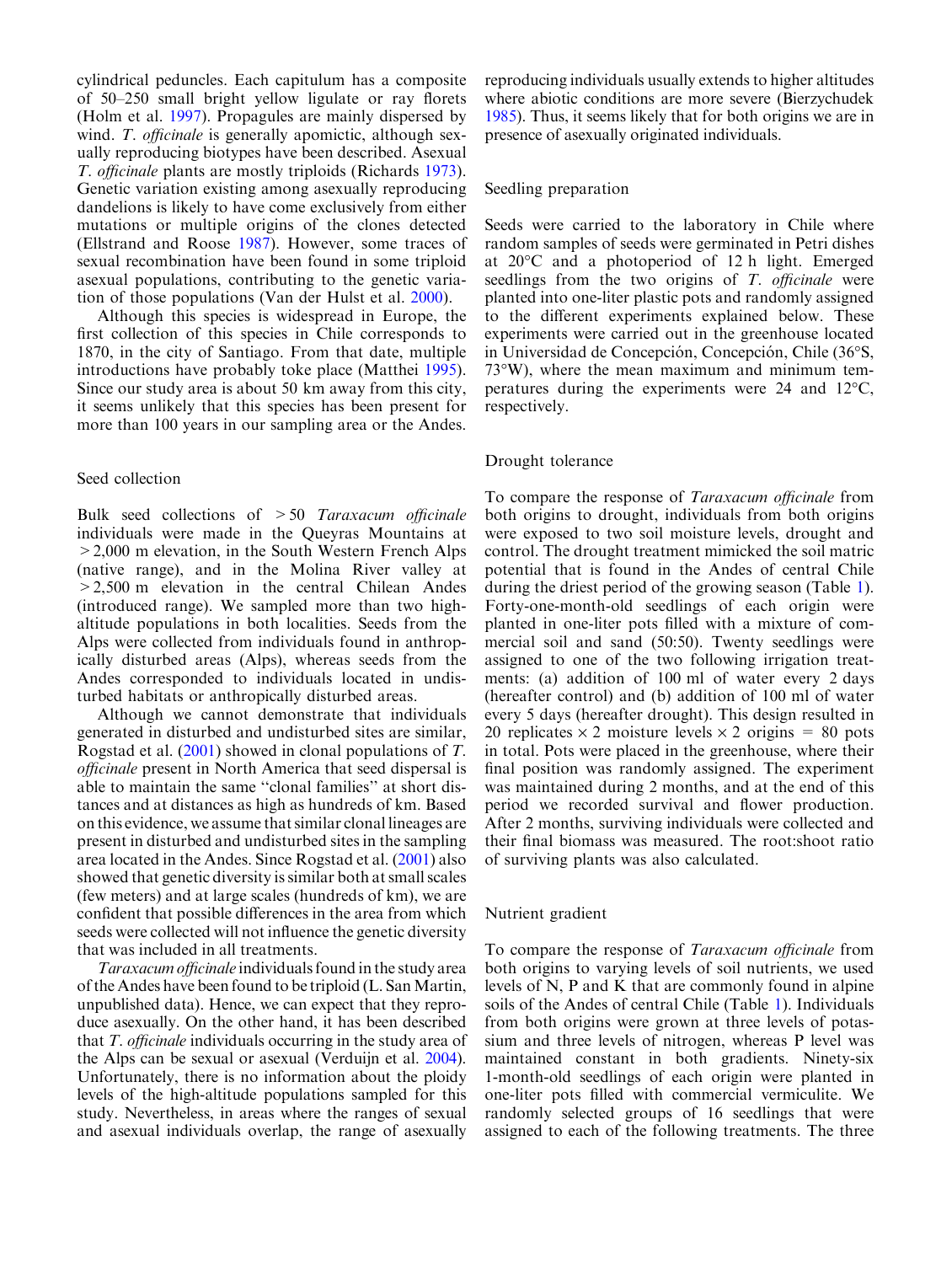levels of potassium treatment consisted of a weekly addition of (a) 170 ml of a mineral solution with a low level of potassium (0.004602 mol  $K_2SO_4/l$ , hereafter K1, dissolved in 0.00095 mol Ca( $NO<sub>3</sub>$ )<sub>2</sub>/l, 0.002 mol MgSO<sub>4</sub>/ l, 0.0006 mol NaNO<sub>3</sub>/l, 0.00128 mol NaH<sub>2</sub>PO<sub>4</sub>/l and Fe-EDTA chelated trace metals), (b) 170 ml of a mineral solution with an intermediate level of potassium  $(0.01472 \text{ mol } K_2\text{SO}_4/l, \text{ hereafter } K2, \text{ dissolved in the }$ same solution mentioned above), or (c) 170 ml of a mineral solution with a high level of potassium  $(0.02502 \text{ mol } K_2\text{SO}_4/l, \text{ hereafter } K3, \text{ dissolved in the }$ same solution mentioned above). The three levels of nitrogen treatment consisted of a weekly addition of (a) 170 ml of a mineral solution with a low level of nitrogen (0.0004 mol urea, hereafter N1, dissolved in 0.002 mol  $MgSO_4/1, 0.00128 \text{ mol } NaH_2PO_4/1, 0.005 \text{ mol } CaCl_2/1,$ 0.023 mol KCl/l, Fe-EDTA chelated trace metals, and), (b) 170 ml of a mineral solution with an intermediate level of nitrogen (0.0017 mol urea, hereafter N2, dissolved in the same solution mentioned above), or (c) 170 ml of a mineral solution with a high level of nitrogen (0.003 mol urea, hereafter N3, dissolved in the same solution mentioned above). Pots were watered two times per week with 170 ml of distilled water, and once a week with the nutrient solutions.

This design resulted in 16 replicates  $\times$  3 nutrient levels  $\times$  2 nutrient gradient  $\times$  2 origins = 192 pots in total. Pots were placed in the greenhouse, where their positions were randomized. Treatments were applied during 2 months, and at the end of this period we recorded survival, final biomass and root:shoot ratio of surviving plants.

#### Statistical analyses

In both experiments, survival was analyzed with a twotailed proportions test. In the drought experiment, morphological and reproduction data did not fit the assumptions for parametric statistics. Thus, final biomass, root:shoot ratio and the number of capitula produced per plant were analyzed with Mann-Whitney non-parametric paired tests. Comparisons were made among every origin and treatment. Since non-parametric tests do not allow to explore interactions between two predictor variables, we used the following procedure for comparing the change in some attributes (final biomass, root:shoot ratio, number of capitula) between the two origins along each gradient. First, for each attribute we calculated for each individual the quotient between the value obtained in the drought treatment and the mean value obtained in the control. After that, individuals of different origin (Andes vs. Alps) were compared with oneway ANOVAs (final biomass and root:shoot ratio), or a Mann-Whitney  $U$  test (number of capitula) when assumptions of normality were not met. Root:shoot values were log transformed to fit assumption of homogeneity of variance. In the nutrient gradient experiments, final biomass and root:shoot ratio were analyzed with two-way ANOVAs. Post-hoc comparisons were made by Tukey HSD for unequal sampling sizes, including both origins and the three levels of the gradient. All statistical analyses were performed with Statistica 6.0.

## **Results**

# Drought tolerance

Individuals from the two origins differed in their responses to drought. Survival of individuals from the Andes was similar in both irrigation treatments (Fig. [1](#page-4-0)a, Table [2](#page-5-0)). In contrast, individuals from the Alps showed lower survival under drought compared to the control individuals (Fig. [1a](#page-4-0), Table [2](#page-5-0)). Individuals from the Alps showed lower final biomass with drought ( $U = 9.5$ ;  $P < 0.01$ ), whereas Andean individuals did not differ in final biomass between the two irrigation treatments  $(U = 33.5; P = 0.21)$  $(U = 33.5; P = 0.21)$  $(U = 33.5; P = 0.21)$  (Fig. 1b, Table [3\)](#page-5-0). Although individuals from both origins increased their root:shoot ratio in drought  $(U = 16; P < 0.05$  and  $U = 4;$  $P \leq 0.001$  for the Andes and the Alps, respectively), this increment was higher in individuals from the Alps  $(F_{1,18} = 19.40; P < 0.01)$  (Fig. [1c](#page-4-0), Table [3\)](#page-5-0). With drought, both origins produced lower number of capitula compared to control (Fig. [1](#page-4-0)d), and the decrease in the number of capitula produced per plant did not differ between origins ( $U = 40.0$ ;  $P = 0.450$ ). Notice that plants from the Alps produced no capitula in the harshest conditions.

#### Nutrient gradient

#### Potassium gradient

Alpine individuals showed higher survival along the two higher gradient potassium levels, compared to Andean individuals (Fig. [2a](#page-6-0), Table [2](#page-5-0)). Individuals from the Alps showed the same survival along the three potassium levels, whereas individuals from the Andes decreased survival at the highest level of potassium (Fig. [2](#page-6-0)a, Table [2](#page-5-0)). Individuals from the Andes reached lower biomass than individuals from the Alps across the potassium gradient ( $F_{1,64} = 5.70; P < 0.05$ ) (Table [4\)](#page-6-0), with no changes among the different potassium levels  $(F_{2,64} = 0.71; P = 0.49)$  $(F_{2,64} = 0.71; P = 0.49)$  $(F_{2,64} = 0.71; P = 0.49)$  $(F_{2,64} = 0.71; P = 0.49)$  $(F_{2,64} = 0.71; P = 0.49)$  (Fig. 2b, Table 4). The root:shoot ratio of both genotypes did not change along this gradient (Fig. [2c](#page-6-0), Table [4](#page-6-0)).

#### Nitrogen gradient

Although total survival was higher in Alpine individuals along the entire gradient compared to Andean individuals, this difference was only significant at the intermediate level (Fig. [3a](#page-6-0), Table [2\)](#page-5-0). The highest survival was found in the intermediate level of nitrogen for individuals from the Alps, while for individuals from the Andes it was found at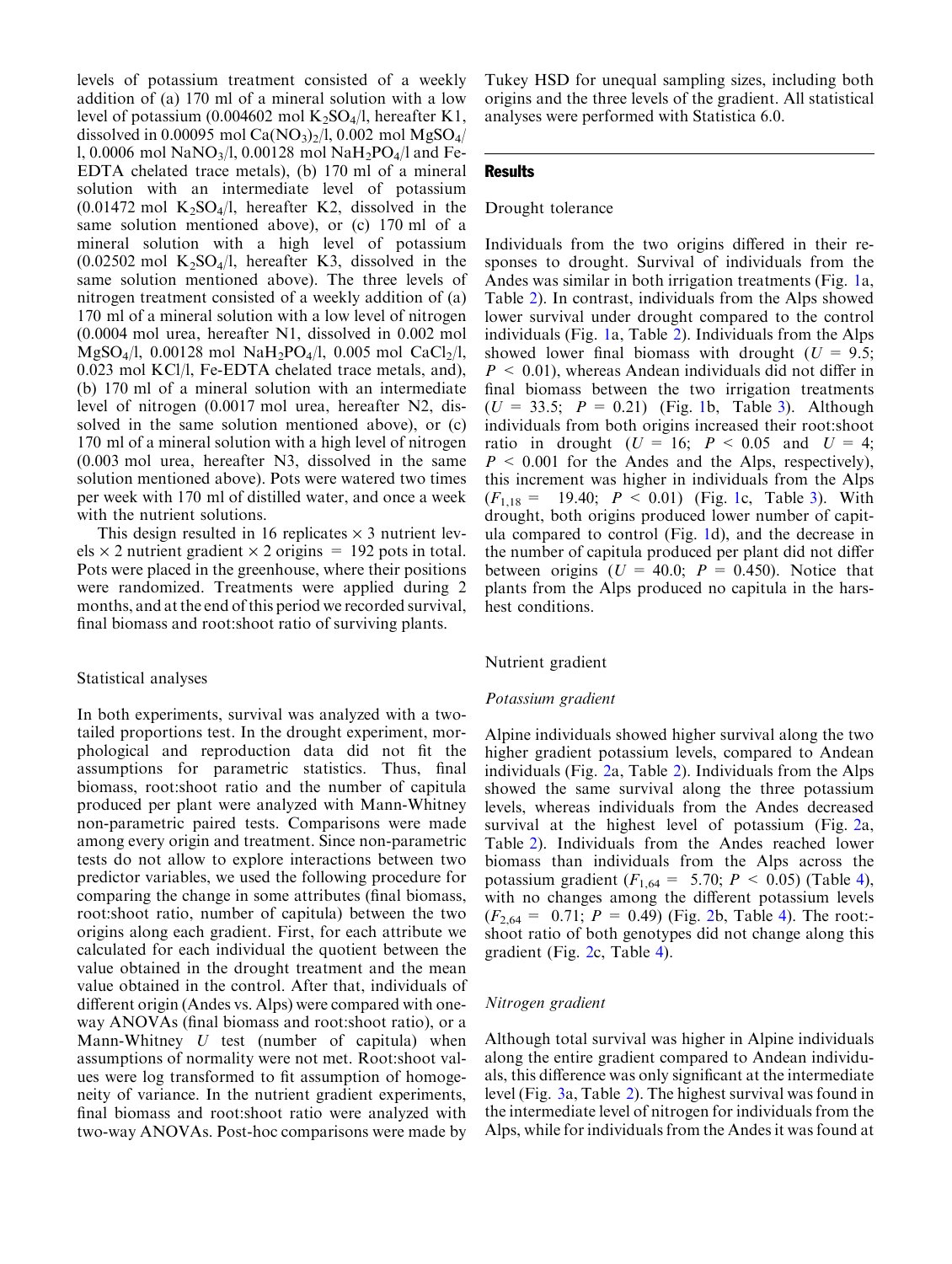<span id="page-4-0"></span>

Fig. 1 Survival  $(\%)$ , total dry biomass, root: shoot and number of capitula produced by Taraxacum officinale individuals grown from seeds collected in the introduced range (Andes) and in the native range (Alpes), under watered (CONTROL) and drought conditions. Error bars indicate S.E. Different superscript letters indicate significant differences (Mann-Whitney  $U$  test)

the two higher levels (Fig. [3a](#page-6-0), Table [2](#page-5-0)). Individuals from the Andes reached lower biomass than individuals from the Alps  $(F_{1,40} = 9.88; P < 0.01)$  across the entire nitrogen gradient ( $F_{2,40} = 0.56$ ;  $P = 0.58$ ) (Fig. [3b](#page-6-0), Table [5](#page-7-0)). Regarding the root:shoot ratio, Andean individuals allocated more resources to the roots than Alpine individuals  $(F_{1,40} = 11.69; P \le 0.01)$  across the entire gradient ( $F_{2,40} = 0.31$  $F_{2,40} = 0.31$  $F_{2,40} = 0.31$ ;  $P = 0.73$ ) (Fig. 3b, Table [5](#page-7-0)).

# **Discussion**

The individuals of T. *officinale* used in this study come from two high-altitude origins, the Andes and the Alps. Although the Alpine dandelions belong to the native range and the Andean dandelions, to the introduced range, both can be considered as derived populations of lower-altitude populations, that had acted as a source of propagules dispersed by wind, cattle, and humans to higher elevations. Therefore, individuals originating in these habitats will not only reflect the genetic pool of the lower-altitude populations of origin, but also the results of new selective pressures that are present in high-altitude environments.

Although there was no indication of plasticity in the two gradients of soil nutrients examined, individuals from both origins differed in their plasticity under drought. With drought, individuals from both origins showed plasticity in the root:shoot ratio, increasing allocation to below ground biomass. However, this change in biomass allocation was bigger in individuals coming from the Alps. This change in biomass allocation is a common strategy to drought that allows plants to increase their water absorption surface (Larcher [2003\)](#page-7-0). Nevertheless, despite the higher allocation to belowground biomass in individuals from the Alps, this was not translated into a higher fitness compared to individuals from the Andes. While individuals from the Alps showed lower survival and reached lower biomass with drought, individuals from the Andes maintained the same survival compared to the control. Indeed, they produced flowers under drought. Therefore, Andean individuals can be considered as drought-resistant, while Alpine individuals were drought-sensitive.

In the context of an exotic species growing in a stressful environment, plasticity in a certain trait is unlikely to have any effect on invasiveness unless that plasticity contributes to fitness in that particular habitat (Richards et al. [2006](#page-7-0)). Our results suggest that the Andean population (introduced origin) does not show great plasticity under drought. Nevertheless, this lack of plasticity is not related to negative consequences in individual fitness, in terms of survival and reproduction. In the dry growing season occurring in central Chile, the ability to tolerate drought can make the difference between a successful establishment or not (Cavieres et al. [2006\)](#page-7-0). Therefore, differences observed in drought resistance between the two origins of  $T$ . *officinale* might be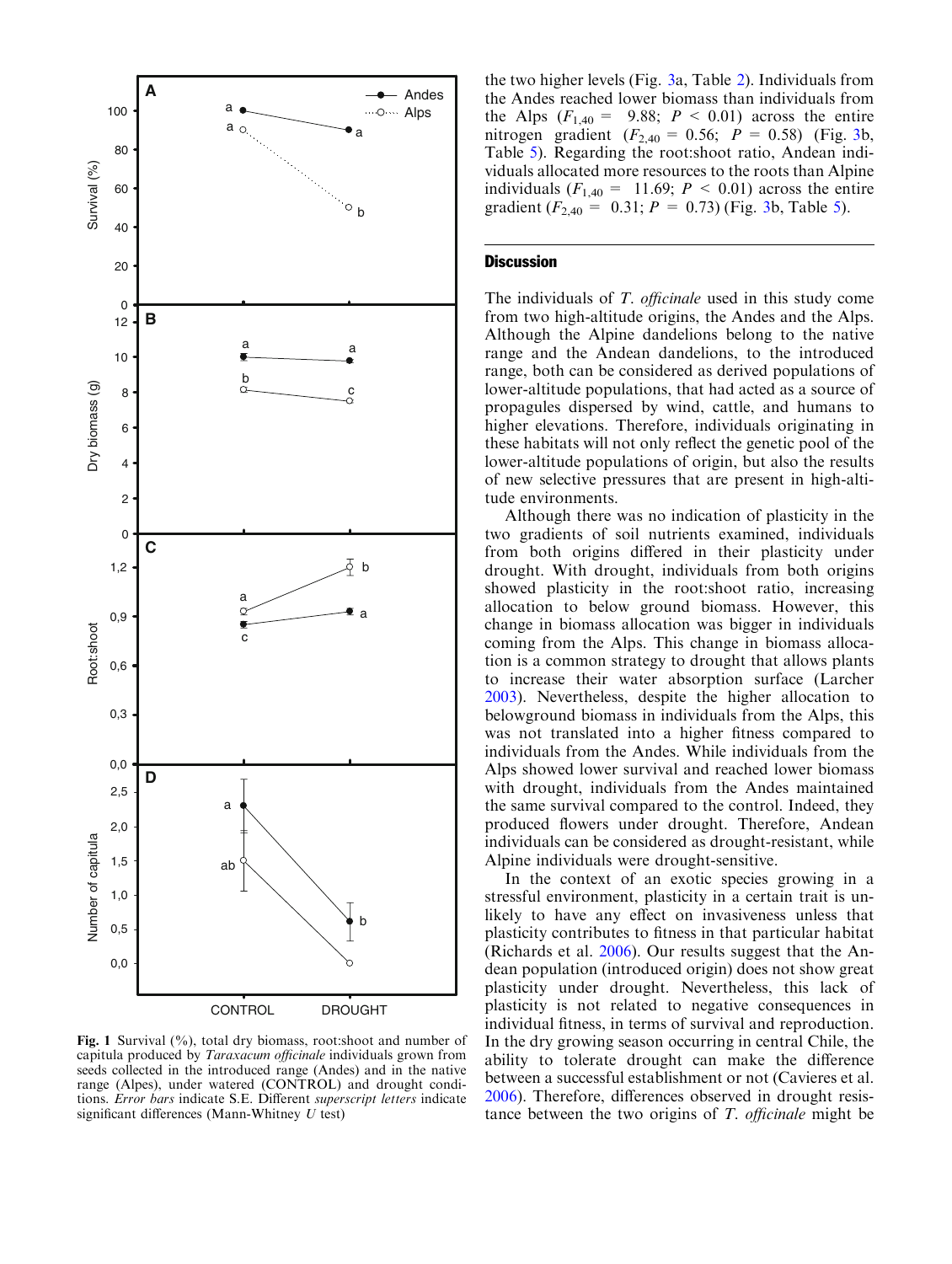<span id="page-5-0"></span>Table 2 P-values of the comparison of the final survival of Taraxacum officinale individuals grown in a drought experiment, in a gradient of nitrogen (N), and in a gradient of potassium (K)

|                                                                           | And-Control |           | And-Drought          | Alp-Control             | Alp-Drought                                         |                                                |
|---------------------------------------------------------------------------|-------------|-----------|----------------------|-------------------------|-----------------------------------------------------|------------------------------------------------|
| And-Control<br>And-Drought<br>Alp-Control<br>Alp-Drought                  |             |           | 0.155                | 0.155<br>1              | ${}_{0.001}$<br>${}_{0.01}$<br>${}_{0.01}$          |                                                |
|                                                                           | And-N1      | And- $N2$ | And-N3               | $Alp-N1$                | Alp- $N2$                                           | $Alp-N3$                                       |
| And- $N1$<br>And- $N2$<br>And- $N3$<br>$Alp-N1$<br>$Alp-N2$<br>Alp- $N3$  |             | 0.273     | ${}_{0.05}$<br>0.164 | 0.054<br>0.344<br>0.599 | ${}_{0.001}$<br>${}_{0.01}$<br>0.094<br>${}_{0.05}$ | ${}_{0.05}$<br>0.106<br>0.805<br>0.43<br>0.143 |
|                                                                           | And- $K1$   | And- $K2$ | And- $K3$            | $Alp-K1$                | Alp- $K2$                                           | Alp- $K3$                                      |
| And- $K1$<br>And- $K2$<br>And- $K3$<br>$Alp-K1$<br>Alp- $K2$<br>Alp- $K3$ |             | 0.394     | ${}_{0.05}$<br>0.155 | 0.394<br>${}_{0.05}$    | 0.146<br>${}_{0.05}$<br>${}_{0.01}$<br>0.131        | 0.394<br>${}_{0.05}$<br>1<br>0.131             |

Survival was compared among groups with a two-tailed proportion test And  $=$  Andean individuals;  $Alp = Alpine$  individuals

influenced by differences in specific abiotic conditions between both environments. The ability to cope with drought found in the Andean dandelions may be part of the reason for their success in this part of the Andes. Nevertheless, this ability was accompanied by a high nutrient sensitivity in terms of survival. Survival of the Andes individuals was negatively affected towards increasing levels of potassium and lower levels of nitrogen, whereas survival in dandelions originated in the Alps was not negatively affected by the nutrients availability. Hence, Andean individuals behave as a nitrogen demanding-potassium avoiding species, whereas Alpine individuals did not show any particular dependency or repulsion tendency to either of these two nutrients. In the central Chilean Andes, T. officinale is very abundant in anthropically-disturbed sites (Cavieres et al. [2005\)](#page-7-0), which are characterized by higher levels of nitrogen but lower levels of potassium compared to undisturbed soils (Quiroz CL, unpublished data). This last might explain the responses observed for the Andes origin under nutrient availability. Despite the fact that potassium is an essential nutrient for plant growth (Taiz and Zeiger [1998\)](#page-8-0), high concentrations of this cation in the soil have been reported to have negative effects in plants (Russel and Russel [1959](#page-8-0)). According to this, we presume that T. officinale from the Andes is more damaged by higher levels of potassium than their counterparts from the Alps.

Although T. officinale is distributed worldwide among a great diversity of environments, this is the first study that compares plastic responses of individuals occurring in the native and invaded ranges under stressful conditions. Actually, the ability of this species to tolerate stressful conditions has only been examined in presence of native co-occurring species in the introduced range and in the native range separately (Brock

Table 3 One-way analysis of variance of the change in the attributes measured for Taraxacum officinale individuals grown in the drought experiment

|                                          | Final biomass (gr) | Root:Shoot |
|------------------------------------------|--------------------|------------|
| Origin $(O)$                             | $19.25***$         | $19.40***$ |
| <i>F</i> -values are shown $(df = 1.18)$ |                    |            |

\*\*\* $P \leq 0.001$ 

et al. [2005](#page-7-0); Tsialtas et al. [2004\)](#page-8-0). Despite the general assumption that T. officinale presents a plastic strategy, the few studies that have actually evaluated phenotypic plasticity for this species (Tsialtas et al. [2004;](#page-8-0) Brock et al. [2005](#page-7-0), this study) have not found evidence to support this common assumption.

The scarce available evidence for differences in plasticity between native and introduced individuals of other invasive species occurring under stressful conditions is still contradictory. For instance, Kaufman and Smouse ([2001](#page-7-0)) compared plasticity of Melaleuca quinquenervia using two soil moisture levels (moist unsaturated soil and flooded soil) and found more phenotypic plasticity in individuals from the introduced range than from the native range. In contrast, DeWalt et al. ([2004](#page-7-0)) found little evidence of differences in plasticity between introduced and native genotypes of the tropical shrub Clidemia hirta.

If constant fitness is the key to success, then we expect a Jack-of-all trades situation, where plasticity allows the fitness of the invader to remain relatively constant across environments (Richards et al. [2006](#page-7-0)). If the success of an invader is due to its ability to rapidly take advantage of available resources, we expect a Master-of-some situation, where the invader shows a greater fitness response to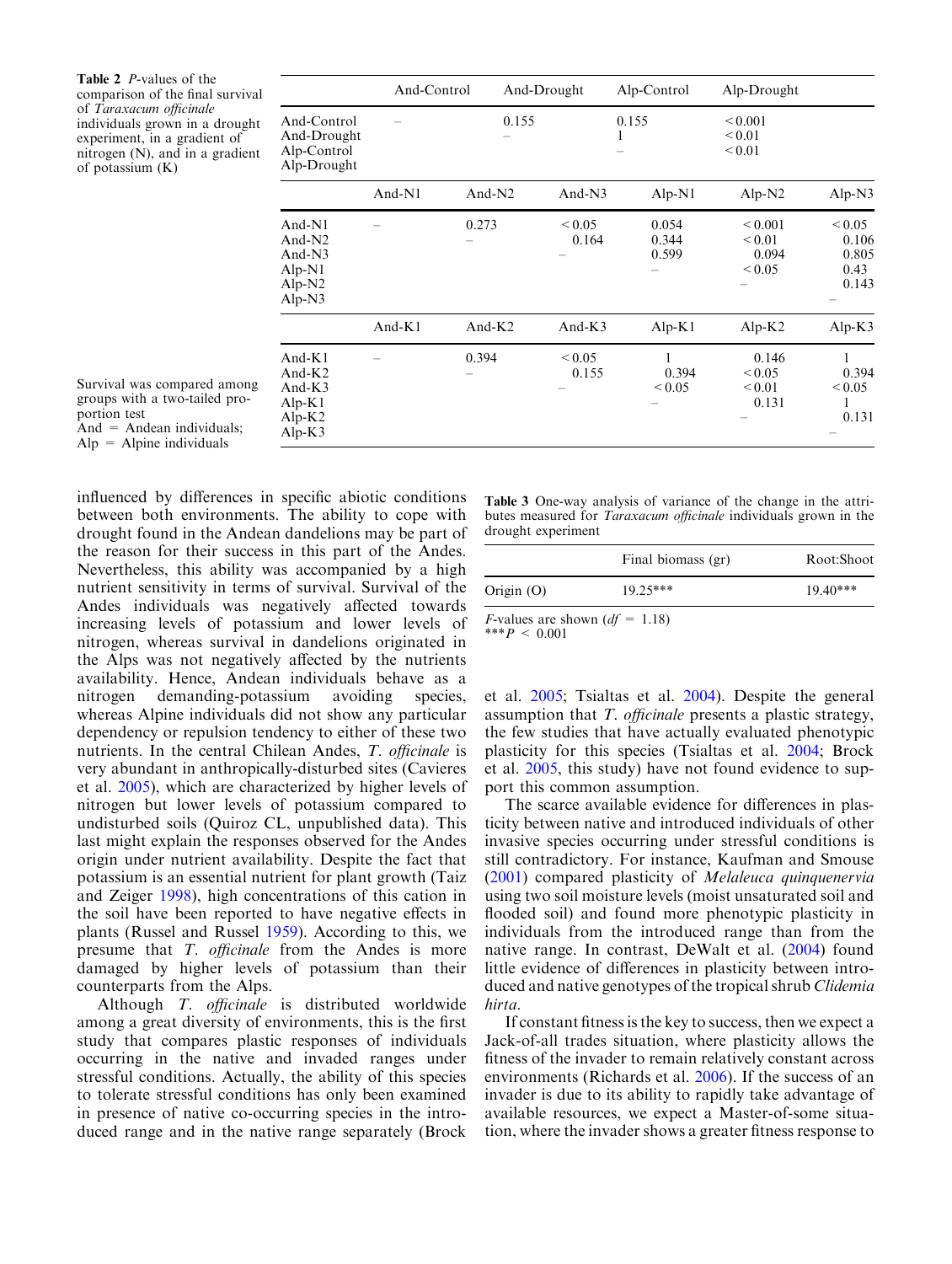<span id="page-6-0"></span>



Fig. 2 Survival (%), total dry biomass and root:shoot of Taraxacum officinale individuals grown from seeds collected in the introduced range (Andes) (solid bars) and in the native range (Alpes) (empty bars), under and increasing gradient of potassium. Error bars indicate S.E. Different superscript letters indicate significant differences (Tukey HSD for unequal sample sizes)

Table 4 Two-way analysis of variance of final biomass and rootshoot ratio for Taraxacum officinale individuals grown in the potassium gradient experiment

|                                                   | Final<br>biomass (gr) | Root:<br>Shoot         |
|---------------------------------------------------|-----------------------|------------------------|
| Origin (O) $_{F2.64}$<br>Treatment (T) $_{F1.64}$ | $5.70*$<br>$0.73$ ns  | $2.56$ ns<br>$0.39$ ns |
| $0 \times T_{F,2.64}$                             | $0.71$ ns             | $0.43$ ns              |

F-values are shown

ns  $P > 0.05, *P < 0.05$ 

Fig. 3 Survival (%), total dry biomass and root:shoot of Taraxacum officinale individuals grown from seeds collected in the introduced range (Andes) (solid bars) and in the native range (Alpes) (empty bars), under and increasing gradient of nitrogen. Error bars indicate S.E. Different superscript letters indicate significant differences (Tukey HSD for unequal sample sizes)

favorable conditions (Richards et al. [2006\)](#page-7-0). Morrison and Molofsky ([1998,](#page-7-0) [1999\)](#page-7-0), and Lavergne et al. [\(2007](#page-7-0)) studied the performance of invasive Phalaris arundinacea genotypes under different biotic and abiotic conditions. They have found consistent evidence of low phenotypic plasticity among introduced genotypes, and dependence on multiple introductions to increase its geographical spread in the introduced region (Morrison and Molofsky [1998](#page-7-0), [1999;](#page-7-0) Lavergne et al. [2007](#page-7-0)). According to our results, native individuals of T. officinale originated in the Alps behaves like a ''Jack-of-all-trades'' under stressful conditions, whereas introduced T. officinale originated in the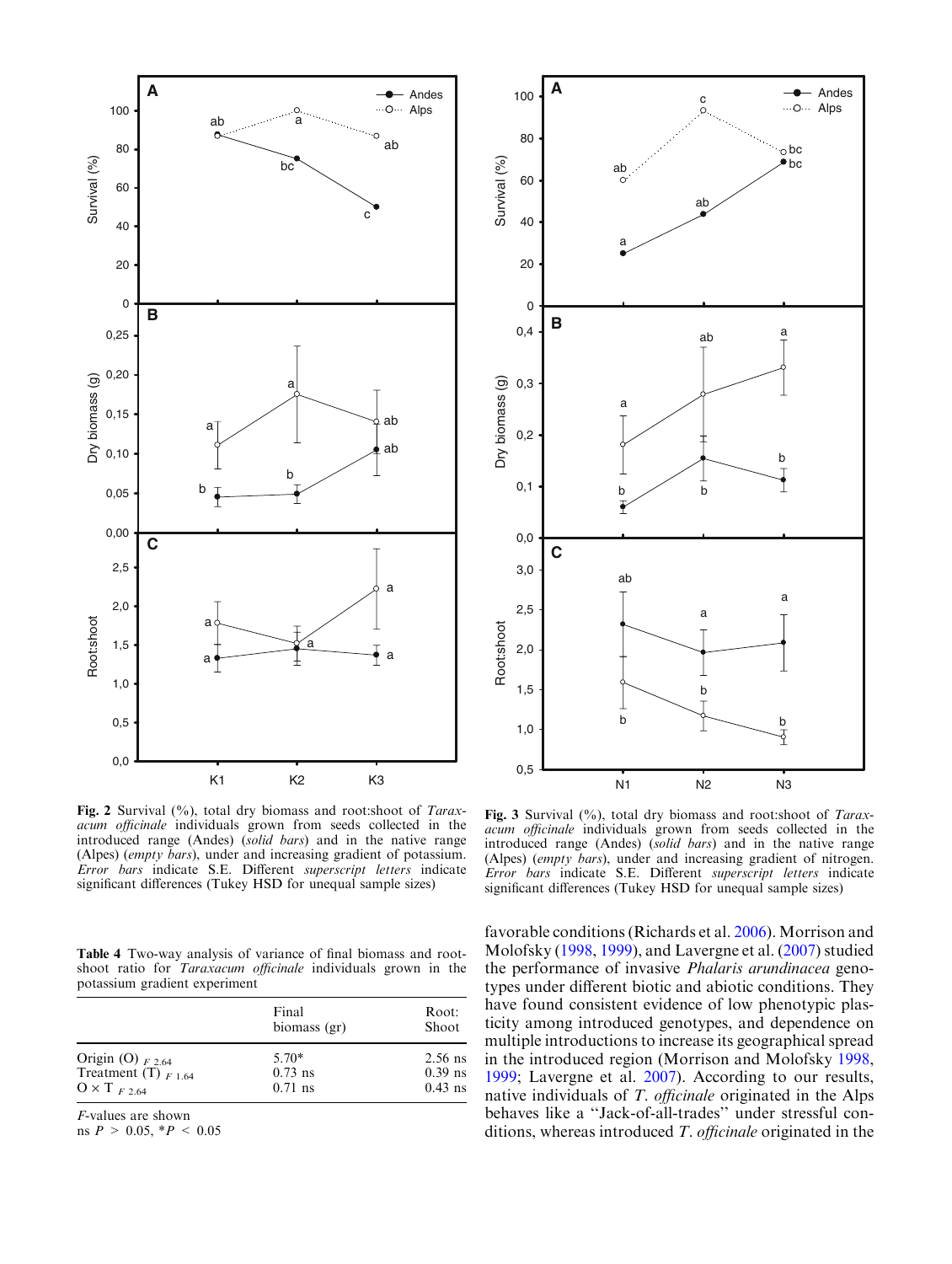<span id="page-7-0"></span>Table 5 Two-way analysis of variance of final biomass and rootshoot ratio for Taraxacum officinale individuals grown in the nitrogen gradient experiment

|                          | Final biomass (gr) | Root:Shoot |  |
|--------------------------|--------------------|------------|--|
| Origin (O) $_{F2,40}$    | $9.88**$           | $11.69**$  |  |
| Treatment (T) $_{F1.40}$ | $1.49$ ns          | $1.05$ ns  |  |
| $0 \times T_{F,240}$     | $0.56$ ns          | $0.31$ ns  |  |

F-values are shown

ns  $P > 0.05$ , \*\* $P < 0.01$ 

Andes resembles a ''Master-of-some conditions'' under the same environmental constraints. These conclusions open a window of opportunities for the control of the spread of T. *officinale* in these habitats, by creating the conditions that these individuals are not able to manage.

Acknowledgments We thank L. Corcuera and A. Pauchard for providing helpful comments on earlier versions of the manuscript that improved its clarity and overall quality. This research was funded by the fellowship AT-24050159 and CONICYT Doctoral Fellowship to C.L. Quiroz, FONDECYT-1030821 to L.A. Cavieres, ECOS C03B05 to L.A. Cavieres and P. Choler, and P05-002-F ICM supporting the Instituto de Ecología y Biodiversidad.

## References

- Andersen MD, Baker WL (2006) Reconstructing landscape-scale tree invasion using survey notes in the Medicine Bow Mountains, Wyoming, USA. Landsc Ecol 21:243–258
- Arévalo JR, Delgado JD, Otto R, Naranjo A, Salas M, Fernández-Palacios JM (2005) Distribution of alien vs. native plant species in roadside communities along an altitudinal gradient in Tenerife and Gran Canaria (Canary Islands). Perspect Plant Ecol Evol Syst 7:185–202
- Becker T, Dietz H, Billeter R, Buchsmann H, Edwards PI (2005) Altitudinal distribution of alien species in the Swiss Alps. Perspect Plant Ecol Evol Syst 7:173–183
- Bierzychudek P (1985) Patterns in plant parthenogenesis. Experientia 41:1255–1264
- Billings WD (1974) Adaptations and origins of alpine plants. Arct Alp Res 6:129–142
- Bliss LC (1985) Alpine. In: Billings WD, Mooney HA (eds) Physiological ecology of North American plant terrestrial communities. Chapman & Hall, New York, pp 41–65
- Bossdorf O, Auge H, Lafuma L, Rogers WE, Siemann E, Prati D (2005) Phenotypic and genetic differentiation between native and introduced plant populations. Oecologia 144:1–11
- Brock MT, Weining C, Galen C (2005) A comparison of phenotypic plasticity in the native dandelion Taraxacum ceratophorum and its invasive congener T. officinale. New Phytol 166:173–183
- Cavieres LA, Quiroz CL, Molina-Montenegro MA, Muñoz AA, Pauchard A (2005) Nurse effect of the native cushion plant Azorella monantha on the invasive non-native Taraxacum officinale in the high-Andes of central Chile. Perspect Plant Ecol Evol Syst 7:217–226
- Cavieres LA, Badano EI, Sierra-Almeyda A, Gómez-González S, Molina-Montenegro MA (2006) Positive interactions between alpine plant species and the nurse cushion plant Laretia acaulis do not increase with elevation in the Andes of central Chile. New Phytol 169:59–69
- Chambers JC (1995) Disturbance, life history strategies, and seed fates in alpine herbfield communities. Am J Bot 82:421–433
- Chambers JC, MacMahon JA, Brown RW (1990) Alpine seedling establishment: the influence of disturbance type. Ecology 71:1323–1341
- Chaneton EJ, Perelman SB, Omanici M, León RJC (2002) Grazing, environmental heterogeneity, and alien plant invasions in temperate Pampa grasslands. Biol Invasions 4:7–24
- Daehler CC (2005) Upper-montane plant invasions in the Hawaiian Islands: patterns and opportunities. Perspect Plant Ecol Evol Syst 7:203–216
- Dethier MN, Hacker SD (2005) Physical vs. biotic resistance in controlling the invasion of an estuarine marsh grass. Ecol Appl 15:1273–1283
- DeWalt SJ, Denslow JS, Hamrick JL (2004) Biomass allocation, growth, and photosynthesis of genotypes from native and introduced ranges of the tropical shrub Clidemia hirta. Oecologia 138:521–531
- Dullinger S, Dirnböck T, Grabherr G (2003) Patterns of shrub invasion into high mountain grasslands of the Northern Calcareous Alps, Austria. Arct Antarct Alp Res 35:434–441
- Dybdahl MF, Kane S (2005) Adaptation vs. phenotypic plasticity in the success of a clonal invader. Ecology 86:1592–1601
- Eggemeyer KD, Awada T, Wedin DA, Harvey FE, Zhou XH (2006) Ecophysiology of two native invasive woody species and two dominant warm-season grasses in the semi-arid grasslands of the Nebraska Sandhills. Int J Plant Sci 167:991–999
- Ehleringer JR, Miller PC (1975) Water relations of selected plant species in the alpine tundra. Colorado. Ecology 56:370–380
- Ellstrand NC, Roose ML (1987) Patterns of genotypic diversity in clonal plant species. Am J Bot 74:123–131
- Ellstrand NC, Schierenbeck KA (2000) Hybridization as a stimulus for the evolution of invasiveness in plants? Proc Natl Acad Sci USA 97:7043–7050
- Holm L, Doll J, Holm E, Pancho J, Herberger J (1997) World weeds. Natural histories and distribution. Wiley, New York
- Kaufman SR, Smouse PE (2001) Comparing indigenous and introduced populations of Melaleuca quinquenervia (Cav.) Blake: response of seedlings to water and pH levels. Oecologia 127:487–494
- Körner CH (2003) Alpine plant life, 2nd edn. Springer, Berlin Heidelberg New York
- Lake JC, Leishman MR (2004) Invasion success of exotic plants in natural ecosystems: the role of disturbance, plant attributes and freedom from herbivores. Biol Conserv 117:215–226
- Larcher W (2003) Physiological plant ecology. Ecophysiology and stress physiology of functional groups, 4th edn. Springer, Berlin Heidelberg New York
- Lavergne S, Molofsky J (2007) Increased genetic variation and evolutionary potential drive the success of an invasive grass. Proc Natl Acad Sci 104:3883–3888
- Lee CE (2002) Evolutionary genetics of invasive species. Trends Ecol Evol 17:386–391
- Matthei OJ (1995) Manual de las malezas que crecen en Chile. Alfabeta, Santiago
- Mc Dougall KL, Morgan JW, Walsh NG, Williams RJ (2005) Plant invasions in treeless vegetation of the Australian Alps. Perspect Plant Ecol Evol Syst 7:159–171
- Morrison SL, Molofsky J (1998) Effects of genotypes, soil moisture, and competition on the growth of an invasive grass, Phalaris arundinacea (reed canary grass). Can J Bot 76:1939–1946
- Morrison SL, Molofsky J (1999) Environmental and genetic effects on the early survival and growth of the invasive grass, Phalaris arundinacea. Can J Bot 77:1447–1453
- Nilsson MC, Wardle DA, Zackrisson O, Jäderlund A (2002) Effects of alleviation of ecological stresses on an alpine tundra community over an eight-year period. Oikos 97:3–17
- Parks CG, Radosevich SR, Endress BA, Naylor BJ, Anzinger D, Rew LJ, Maxwell BD, Dwire KA (2005) Natural and land-use history of the Northwest mountain ecoregions (USA) in relation to patterns of plant invasions. Perspect Plant Ecol Evol Syst 7:137–158
- Richards AJ (1973) The origin of Taraxacum agamospecies. Bot J Linn Soc 66:89–111
- Richards CL, Bossdorf O, Muth NZ, Gurevitch J, Pigliucci M (2006) Jack of all trades, master of some? On the role of phenotypic plasticity in plant invasions. Ecol Lett 9:981–993